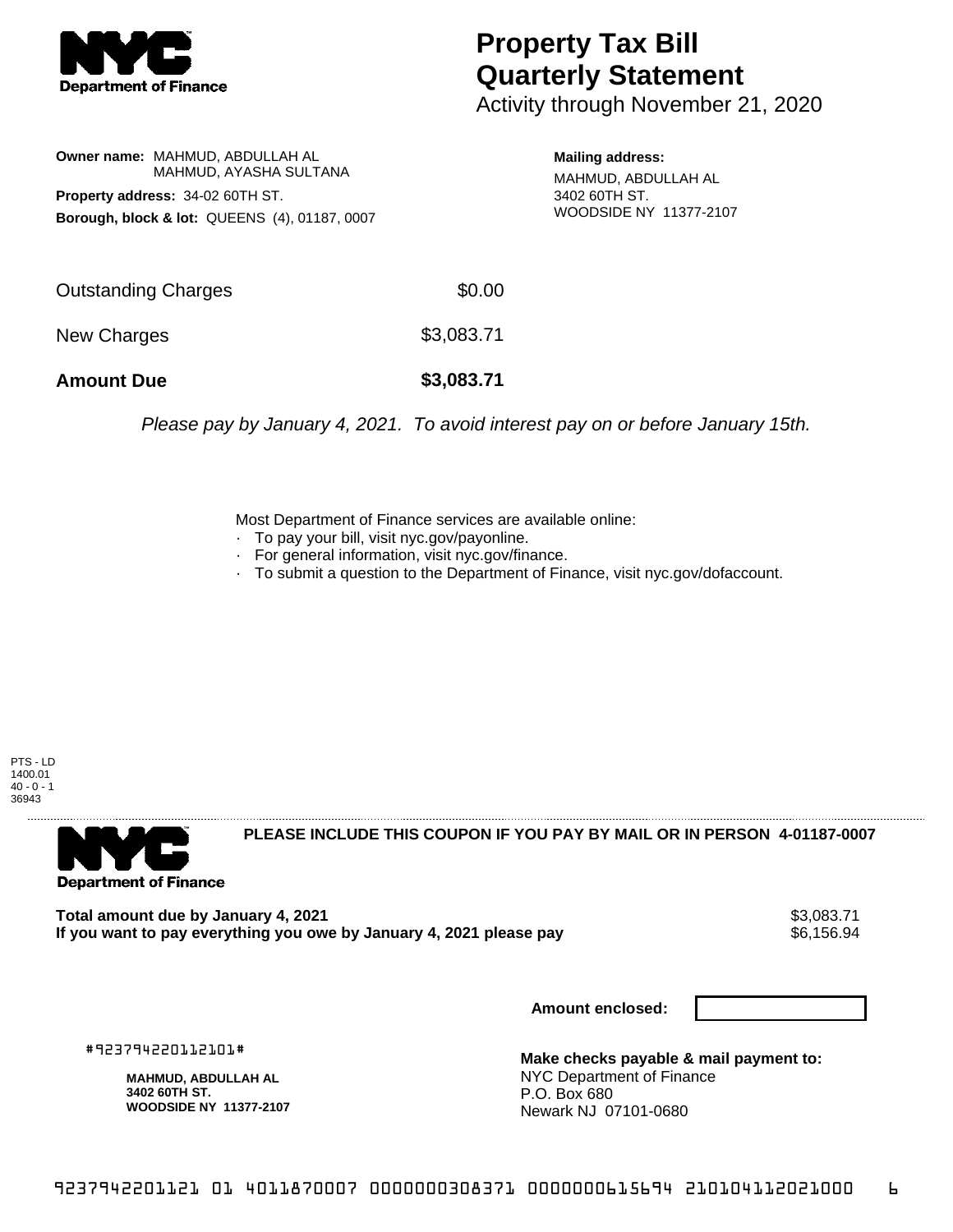

| <b>Billing Summary</b>                                                                                         | <b>Activity Date Due Date</b> | Amount        |
|----------------------------------------------------------------------------------------------------------------|-------------------------------|---------------|
| Outstanding charges including interest and payments                                                            |                               | \$0.00        |
| <b>Finance-Property Tax</b>                                                                                    | 01/01/2021                    | \$3,120.53    |
| <b>Adopted Tax Rate</b>                                                                                        |                               | $$-36.82$     |
| <b>Total amount due</b>                                                                                        |                               | \$3,083.71    |
| <b>Tax Year Charges Remaining</b>                                                                              | <b>Activity Date Due Date</b> | <b>Amount</b> |
| <b>Finance-Property Tax</b>                                                                                    | 04/01/2021                    | \$3,120.53    |
| <b>Adopted Tax Rate</b>                                                                                        |                               | $$-36.82$     |
| Total tax year charges remaining                                                                               |                               | \$3,083.71    |
| If you want to pay everything you owe by January 4, 2021 please pay                                            |                               | \$6,156.94    |
| If you pay everything you owe by January 4, 2021, you would save:                                              |                               | \$10.48       |
| How We Calculated Your Property Tax For July 1, 2020 Through June 30, 2021                                     |                               |               |
|                                                                                                                | Overall                       |               |
| Tax class 1 - Small Home, Less Than 4 Families                                                                 | <b>Tax Rate</b>               |               |
| Original tax rate billed                                                                                       | 21.1670%                      |               |
| New Tax rate                                                                                                   | 21.0450%                      |               |
| Estimated Market Value \$1,569,000                                                                             |                               |               |
|                                                                                                                |                               | <b>Taxes</b>  |
| <b>Billable Assessed Value</b>                                                                                 | \$60,368                      |               |
| <b>Taxable Value</b>                                                                                           | \$60,368 x 21.0450%           |               |
| <b>Tax Before Abatements and STAR</b>                                                                          | \$12,704.48                   | \$12,704.48   |
| Basic Star - School Tax Relief                                                                                 | $$-1,410.00$                  | $$-296.00**$  |
| Annual property tax                                                                                            |                               | \$12,408.48   |
| Original property tax billed in June 2020                                                                      |                               | \$12,482.12   |
| Change In Property Tax Bill Based On New Tax Rate                                                              |                               | $$-73.64$     |
| ** This is your NYS STAR tax savings. For more information, please visit us at nyc.gov/finance or contact 311. |                               |               |

Please call 311 to speak to a representative to make a property tax payment by telephone.

## **Home banking payment instructions:**

- 1. **Log** into your bank or online bill pay website.
- 2. **Add** the new payee: NYC DOF Property Tax. Enter your account number, which is your boro, block and lot, as it appears here: 4-01187-0007 . You may also need to enter the address for the Department of Finance. The address is P.O. Box 680, Newark NJ 07101-0680.
- 3. **Schedule** your online payment using your checking or savings account.

## **Did Your Mailing Address Change?**

If so, please visit us at **nyc.gov/changemailingaddress** or call **311.**

When you provide a check as payment, you authorize us either to use information from your check to make a one-time electronic fund transfer from your account or to process the payment as a check transaction.